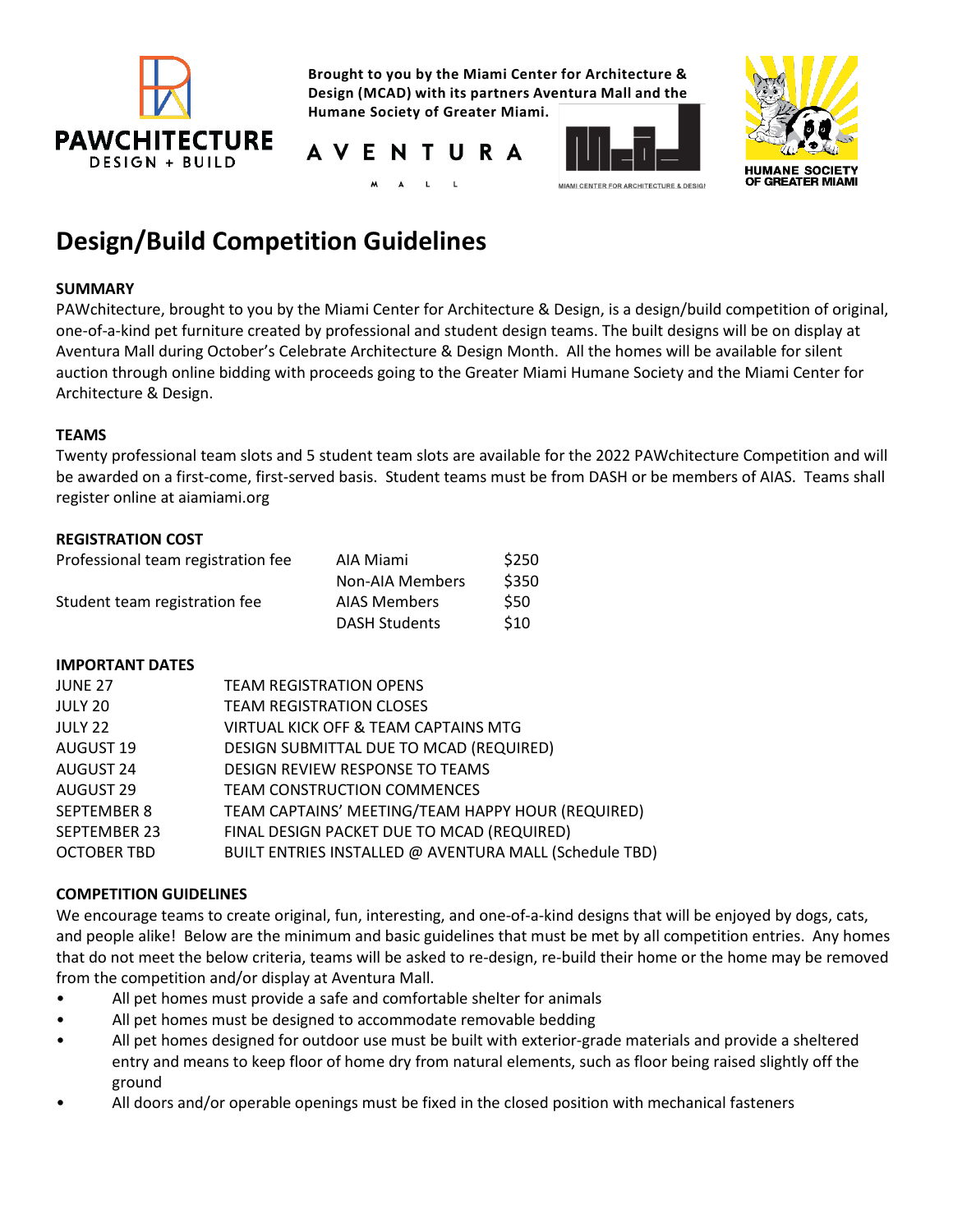

- All openings must be covered by a minimum of ¼" thick plexiglass and securely attached with mechanical fasteners. Any homes delivered to Aventura Mall for display without plexiglass installed at time of arrival, will not be allowed to be set on the Aventura Mall floor. This condition is a requirement of Aventura Mall for display and must be strictly observed.
- Should homes or plexiglass be damaged while on display, MCAD will contact the team captains. It is the responsibility of the team captains to ensure the home is repaired within 24 hours of notification. Failure to repair or replace damaged components can result in the home being removed from display.
- All homes must be securely mounted to pallets that should be painted in the theme of the pet home. All homes must be moveable with a standard pallet jack. The pallet forks need to go in from the front of the project. Designers will not be judged on the pallet.

# **COMPETITION CATEGORIES**

# **At the time of registration, each team will select their preferred design category.**

#### **Big Woof (Large) –**

Designs should feature king-sized concepts with large dogs in mind Size: 5' wide x 5' high x 5' long (max) Weight: 500lb (max)

## **Furr-niture (Medium) –**

Designs should combine furniture-like aesthetic with the functionality of a doghouse, cat condo, or cat/doghouse combination. Size: 3' wide x 6' high x 4' long (max) Weight: 350lb (max)

# **Tiny Barker (Small)**

Designs should feature big-dog creativity in a pint-sized package Size: 3' wide x 3' high x 4' long (max) Weight: 250lb (max)

# **Cat Condo (small) –**

Designs should embrace the active, agile, and curious nature of cats Size: 3' wide x 5' high x 3' long (max) Weight: 250lb (max)

# **Most Miami (open) -**

 Designs should reflect the design ethos and vibe of Miami and the Beaches. Height should be under 5' tall and footprint no larger than 5' x 5'. Max weight is 400lb (max)

#### **SIZE & WEIGHT**

Homes will be limited to the maximum size indicated by the chosen design/build category. Any size within the max size range will be deemed acceptable, pending design review approval. Please note that each doghouse should be designed to fit through a standard 3'-0" door except for those in the 'Big Dog' and 'Most Miami' categories.

Homes cannot exceed the maximum weight limit indicated in the design/build category. Please take into consideration that the team is responsible for transportation and placing of the home on a Pallet. Remember that each home must be mounted to a pallet with the pallet holes facing forward, for easy movement by Mall staff. Please also consider the feasibility of transportation and relocation by the eventual owner as well as Aventura Mall maintenance teams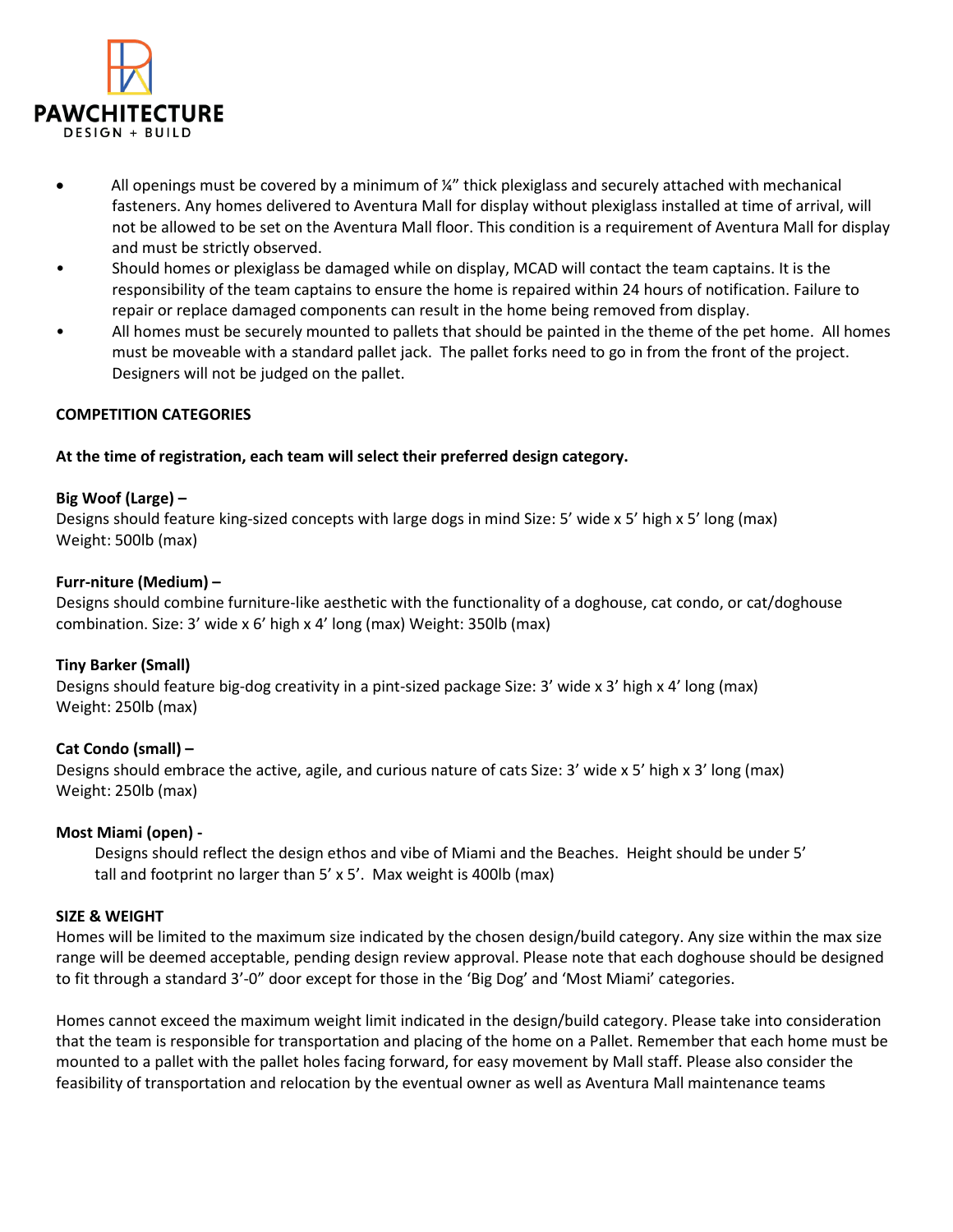

## **PRELIMINARY DESIGN REQUIREMENTS**

DEADLINE: All teams must upload a completed preliminary design form to their team folder within the PAWchitecture Google Drive no later than August 5, for review. Teams MUST use the form which will be provided after registration.

NO exceptions. Any teams that submit preliminary designs, other than on the MCAD approved form, will be returned and may be eliminated from the design/build competition. The design package MUST include:

- o Design Form (Provided@ Registration)
- o Company Logos of Architects and Team Members in hi res .png format
- o List of Team Contacts
- o Best location on structure for signage (8.5x11) identified
- o Indication of where plexiglass will be used

MCAD, Turnberry, and Aventura Mall reserve the right to decline any design with just cause or reason. Teams will be notified by August 10 of preliminary design review approval.

#### **CONSTRUCTION REQUIREMENTS**

All homes shall be functional and durable for indoor or outdoor use, using materials to withstand the elements, transportation and reasonable wear and tear. All structures must be complete without exposed nails or other materials that may be harmful to animals. All projects in the Furr-niture and Cat Condo categories should be designed for indoor use only and should be furniture-like in aesthetic.

These structures will be on public display at Aventura Mall. As such, the projects are likely to be touched by thousands of visitors. Please make sure all design elements are firmly attached, avoid sharp edges or corners and use of unfinished materials.

All openings into the home must be covered with mechanically fastened ¼" (or thicker) Plexiglas to prevent access by children, while on display at Aventura Mall. No teams may attach Plexiglas to homes on the Aventura Mall floor. Homes must arrive to Aventura Mall with Plexiglas intact, prior to admittance to Aventura Mall for display.

If construction requirements are not met at time of delivery, the homes will not be accepted for display and could result in elimination from the design/build competition.

#### **FINAL SUBMISSION REQUIREMENTS**

All teams must submit a final design package no later than September 23. The Final Design Package MUST include the Final Design Form (To be provided)

One signature photo that best shows the design and construction detailing of the completed submission. This photo will be displayed as the official photo for your design on the PAWchitecture website, all social media posts, the public mobile auction website in perpetuity. No late photos will be accepted.

No rendered images of submissions will be accepted in lieu of actual, completed project photo

#### **DELIVERY**

Teams will deliver and install on a date in October. A delivery schedule will be sent out to team captions no later than 2 weeks prior to install date.